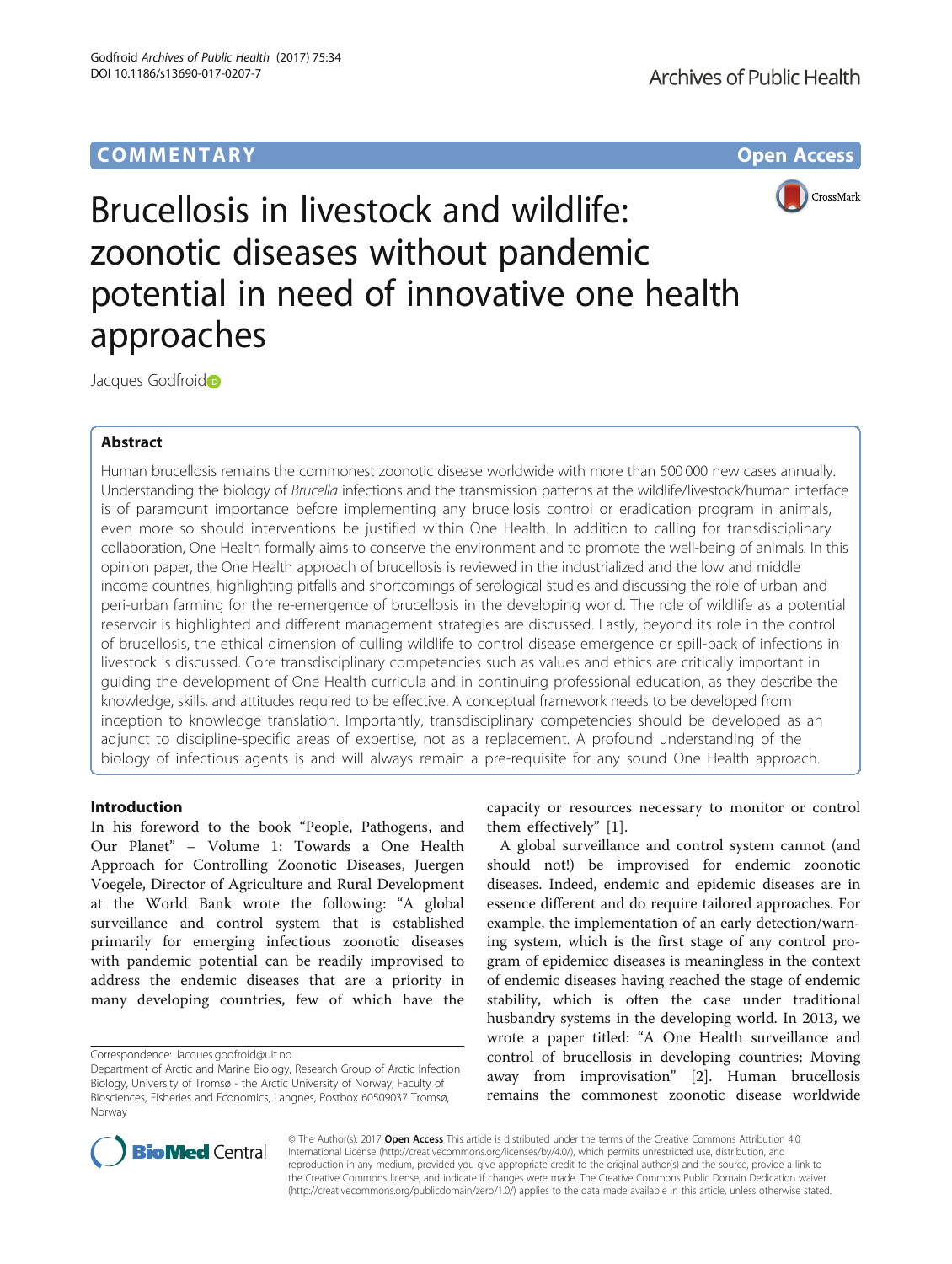with more than 500 000 new cases annually. The disease is caused by various Brucella species, which mainly infect cattle, swine, goats, sheep. Humans generally acquire the infection through direct contact with infected animals, by eating or drinking contaminated animal products, or by inhaling airborne agents. The most rational approach for preventing human brucellosis is the control and elimination of the infection in animals and the pasteurization of milk [\[3](#page-4-0)]. The aim of the aforementioned publication was to highlighting knowledge gaps and misunderstandings about the biology of Brucella infections. Understanding the biology of Brucella infections and the transmission patterns at the wildlife/livestock/human interface is of paramount importance before implementing any control or eradication program in animals, even more so should interventions be justified within One Health (OH) label. Indeed, in addition to calling for transdisciplinary collaboration, and in contrast to the standard common (veterinary) public health paradigm, which is anthropocentric, the OH paradigm aims to promote the well-being of animals and natural resourse conservation and management [[4](#page-4-0)]. Unfortunately, many authors seem to view OH as nothing more than a call for interdisciplinary collaboration, the latter often being only informal. OH is much more than cost saving by sharing transport, software, communication systems and laboratory infrastructure: it requires core competencies [[5](#page-5-0)]. A new curriculum developing transdisciplinary core OH competencies, beyond the disciplinespecific area of expertise, is therefore needed in order to design and implement true OH approaches. Unfortunately, up to this day, education remains often segregated between human health, animal health and environmental health (discipline-specific silos) [[6](#page-5-0)].

The aim of this opinion paper is to review the OH approach to brucellosis interventions implemented in industrialized and in low and middle income countries (LMICs) and to question whether, standard-culling practices are efficient and ethically sound OH measures, both for brucellosis control and more generally in health interventions.

## OH justification of brucellosis in industrialized countries

## Veterinary public health or one health?

One of the hallmark of OH interventions is costeffectiveness and economic benefits to human society and the agricultural sector [\[7](#page-5-0)]. Before OH gained momentum, cost-effectiveness and economic benefit had been the primary rationale for the implementation of brucellosis eradication programs in industrialized countries. In the European Union (EU), such programs have been in place more than five decades (Council Directive 64/432/EEC). Yet, to this day, eradication of brucellosis in cattle and small ruminants has not been achieved in some regions of some Member States (MS) [\[8\]](#page-5-0). From an economic point of view, achieving and maintaining the "brucellosis free" status is of the utmost importance. If this status is lost, national and international veterinary regulations impose restrictions and bans on animal movements and trade, culling of animals both (infected onesand those at risk of infection), additional testing, and other logistic and administrative measures [[9\]](#page-5-0). In such situations, brucellosis is considered almost exclusively as an economic disease of livestock, whose management is the responsibility of national Veterinary Services. Interventions focusing on acquiring and maintaining the "brucellosis-free" status are neither viewed, nor implemented in a OH perspective, only as veterinary public health measures and only in some MS [[10\]](#page-5-0).

#### The economic dimension

Except for very few studies, there is hardly any scientific bibliography on methods to estimate costs of interventions and perform economic analysis in veterinary public health [\[10](#page-5-0)]. This is rather surprising within the EU, as MS must provide cost projections when applying for EU co-financial contributions to control, monitor or eradicate animal diseases (Council Decision 2009/470/EC). Recently, a cost description of eradication programs of bovine tuberculosis, brucellosis and leucosis for the region of Lazio, Italy during the period 2007–2011 has been published [[10](#page-5-0)]. The total cost for the eradication programs for these three diseases, adjusted for inflation to 1 January 2016, was estimated at about 19 million euro (about 6 million euro for brucellosis) for an average number of 236.262 cattle heads and 12.538 cattle herds. It is worth noting that the study showed that costs decreased by 50% after the acquisition of the "disease free" status. The underlying reason of this dramatic reduction is that the testing frequency and the target population that must be tested according to regulations can be reduced with the acquisition of the "disease free" status. Importantly, the total cost did not include costs associated with movement restrictions and additional losses borne by farmers, except those for the culling of animals, as they were not considered not to be the responsibility of the competent authority. This is one of the main reasons explaining why there is often strong reluctance and opposition to such programs from the producers. Nevertheless, documenting that costs linked to the eradication program are reduced by more or less 50% is important to convincing policy makers that in a period of austerity, reduction of public services and increasing budget constraints, it would be counterproductive to jeopardize the attainment of brucellosis free status. On the contrary, the allocation of additional resources when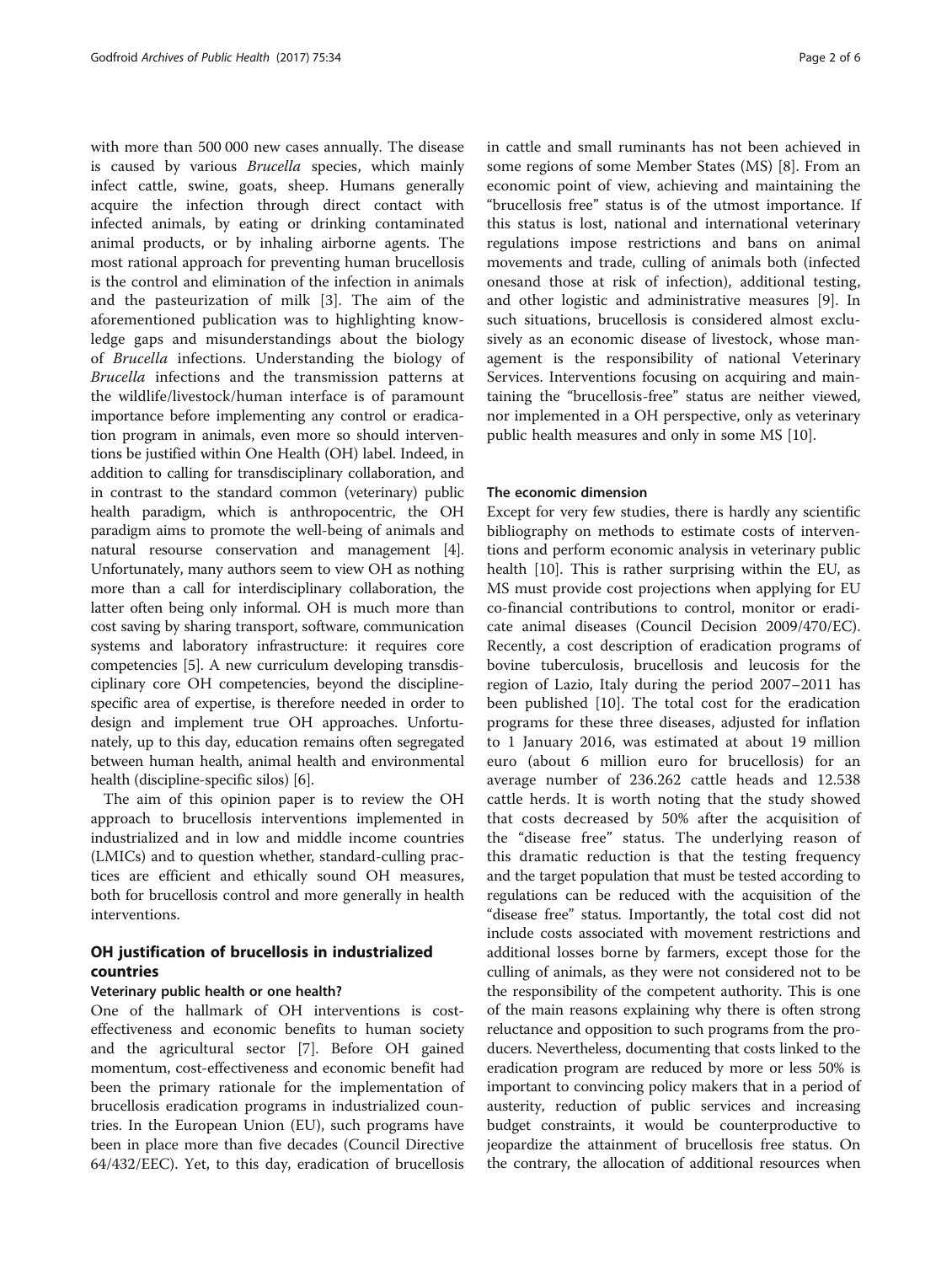acquiring the brucellosis free status is in reach, is a sound and cost-effective veterinary public health measure [\[10\]](#page-5-0).

## OH justification of brucellosis in LMICs Moving away from serology to Brucella isolation, identification and characterization

In a recent paper, the main considerations for prioritizing and planning a surveillance system for endemic zoonotic diseases in LMICs were described and discussed. The aim of such a system is to monitoring for case detection and disease prevalence estimation. Importantly, appropriate intervention capacity and sufficient resources to implement control measures must be available [[11](#page-5-0)]. The vast majority of the brucellosis surveillance systems in LMICs are based almost exclusively on serological testing [\[12\]](#page-5-0). When brucellosis reaches endemic stability [[13](#page-5-0)], serological inquiries do not need to be repeated because, per definition, the epidemiological situation is stable. In addition, in such situations very little (if any) intervention is reported to be implemented. OH approaches should aim to produce positive outcomes that are resilient, productive, and endure over time [[14](#page-5-0)]. Thus, one is entitled to asking the following: is monitoring of brucellosis by serology (still) a OH priority in LMICs? To answer this question, it is important to be first reminded that an often forgotten shortcoming of brucellosis serology is the impossibility to infer which (smooth) Brucella spp. induced antibodies in the host [\[15\]](#page-5-0). In this respect, mixed farming and especially keeping small ruminants along with cattle, a common practice in LMICs is a recognized risk factor. However, a central question that has to be answered is whether cattle and small ruminants are infected with Brucella melitensis or with Brucella abortus or with both Brucella species [\[2](#page-4-0)]. The situation seems to be very different between West and East Africa. Indeed, in West Africa, only *B. abortus* has been isolated from cattle and from small ruminants [\[16\]](#page-5-0), whereas in East Africa, cattle are infected with B. abortus, as indicated by studies in Zimbabwe [[17](#page-5-0)], Tanzania [[18](#page-5-0)] and Uganda [\[19](#page-5-0), [20](#page-5-0)], or with both Brucella species, as recently described in Kenya [[20](#page-5-0)]. Additionally, the recent occurrence of *B. suis* infection along with B. abortus and B. melitensis infections in cattle in Egypt highlights the urgent need to study brucellosis in pigs in Africa [[21](#page-5-0)]. To date no documented report on its isolation in pigs in Sub-Saharan Africa is available in the international literature. Further, it is worth mentioning that B. abortus and B. melitensis have been detected in camels, a very important livestock species in East Africa, North Africa and the Middle East [\[22](#page-5-0)]. The identification of *Brucella* spp. from infected animals is critical if specific interventions have to be implemented. Indeed, besides providing material to performing molecular epidemiology and documenting transmission patterns, it is important to recognize that B. melitensis

infection in cattle has only been reported when a source of B. melitensis is found in its preferential hosts, i.e., small ruminants such as in Spain [\[23\]](#page-5-0) and France [\[24](#page-5-0)], when bovine brucellosis (B. abortus) was almost eradicated. Likewise B. abortus infection in small ruminants is reported when a source of *B. abortus* is found in its preferential host, i.e., cattle [\[16](#page-5-0), [25\]](#page-5-0). This suggests that B. melitensis infection in cattle and B. abortus infection in small ruminants are spill over infections under traditional husbandry systems. A consequence of this is that if vaccination is considered a sound intervention, it should first of all be implemented in reservoir hosts i.e. cattle for B. abortus and small ruminants for B. melitensis, not in spill over hosts, even more so in countries where resources are scarce [\[2](#page-4-0)]. Additionally, it is not known if camels can sustain a B. melitensis or a B. abortus infection without a constant influx of bacteria from their true reservoir species [[22](#page-5-0)]. It is important to document whether camels are more victims (spillover hosts) than vectors (reservoir hosts) before considering vaccination, notwithstanding the fact that there is no registered brucellosis vaccine for camels.

## Urbanization

According to the United Nations, today, 54% of the world's population lives in urban areas, a proportion that is expected to increase to 66% by 2050. Projections show that urbanization combined with the overall growth of the world's population could add another 2.5 billion people to urban populations by 2050 [\[26](#page-5-0)]. Livestock farming in urban and peri-urban areas is increasing in LMICs in parallel to the rapid urbanization. It represents an important source of animal food products to the increasing urban populations and a recent study in Uganda suggested that there may be variations in risk factors for Brucella transmission in cattle related to the geographical location of the animal i.e. rural or urban [[27\]](#page-5-0). To the contrary of what is seen in the vast majority of traditional husbandry systems, brucellosis in urban and peri-urban farming systems is likely not to have reached endemic stability, and in this case monitoring and estimating prevalence may be required. In some African countries, in the Middle East and in Asia, livestock farming in urban and peri-urban environments are often characterized by low biosecurity where different animal species are kept in close proximity to humans [[28, 29\]](#page-5-0). In these environments, ewes, does and cows are unable to express their natural seclusive behavior at parturition. Consequently, the B. melitensis infectious pressure for cattle may be enhanced. A possible consequence of this is that some *B. melitensis* strains may cross the interspecies barrier and may be sustainably transmitted among cattle, without the constant influx of B. melitensis from small ruminants [\[30](#page-5-0)]. It is however important to note that this remains to be demonstrated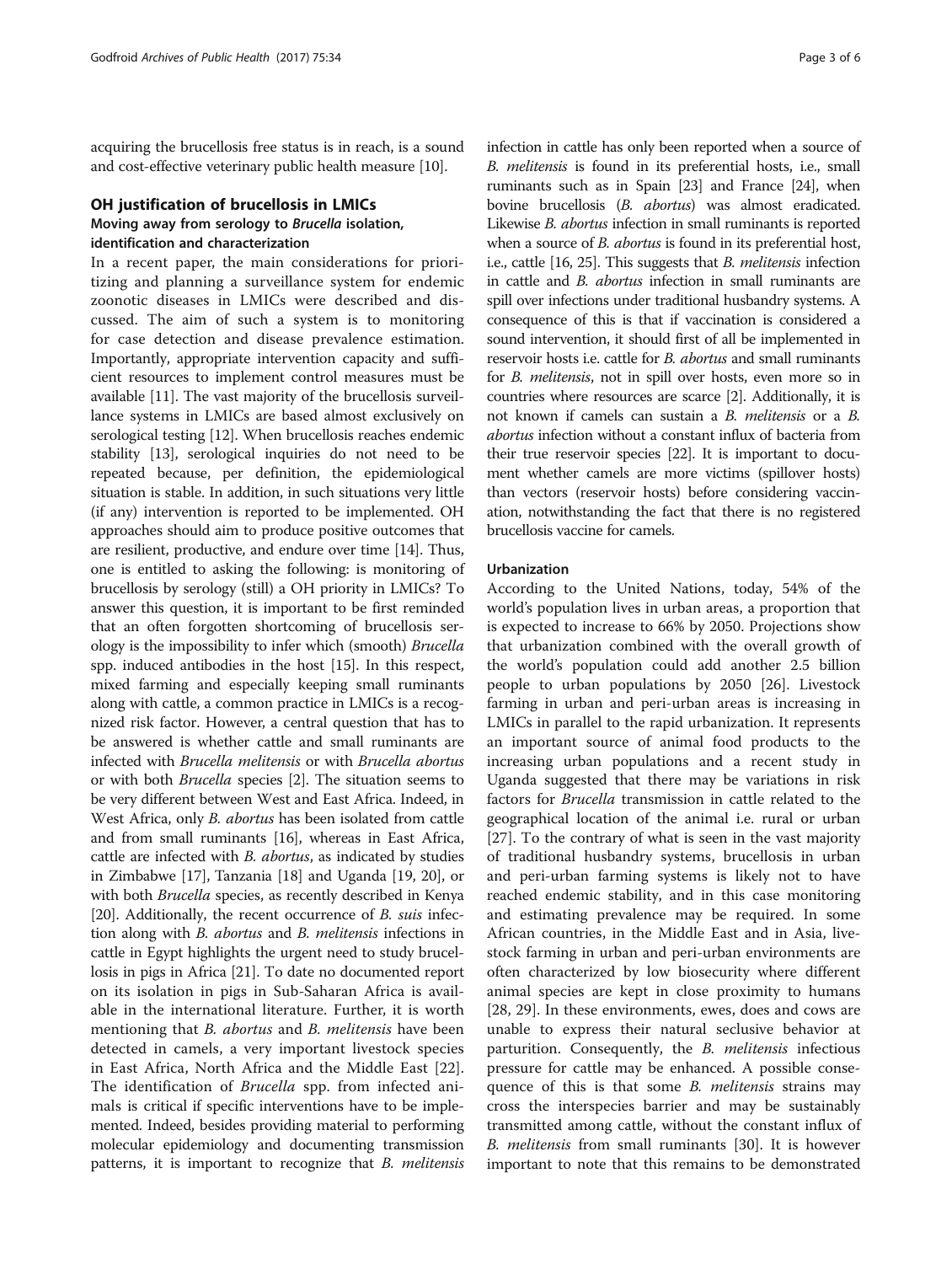before advocating the vaccination of cattle against B. melitensis. Altogether, this re-enforces the fact that a tailored approach has to be considered when designing control measures for prevention of transmission of brucellosis in livestock farming in urban and periurban areas in order to protect both livestock and people from infection [\[29](#page-5-0)].

Recently, the relative contributions of food to the burden of disease due to selected foodborne hazards has been estimated by the World Health Organization (WHO) through a structured expert elicitation [[31\]](#page-5-0). For Brucella spp., there is a clear pattern that the foodborne proportion is more important in the industialized countries and LMICs. Direct animal contact was considered equally or more important than foodborne transmission in developing world. The development of urban and peri-urban farming is likely to enhance this trend. As a result, brucellosis veterinary public health measures targeting direct contact with animals, more than measures targeting milk and milk products may have to be prioritized in the future.

Urbanization also creates new habitats for wildlife and thus dynamics for disease emergence at the wildlife/livestock/human interface. Urbanization provides very different living conditions to new residents and living in slums is known to be a health hazard because of poor housing, high-density populations, lack of fresh water and weak hygiene practices and sanitation facilities. This urban environment has proven to be favorable for rodent populations and vector proliferation, enhancing the risk for zoonotic infectious and parasitic diseases. Early detection and identification of these new threats as well as deciphering the routes of transmission at the interface will be important in order to implement sound mitigation interventions in the near future [[29\]](#page-5-0).

#### One health and wildlife brucellosis

Besides Brucella spill-over from livestock to wildlife species, B suis biovars 2 and 4 have reservoir hosts in wildlife: wild boars (Sus scrofa) and reindeer (Tarandus tarandus), respectively. Recently, new species of Brucella have been described and validly published in marine mammals, rodents, foxes, frogs and monkeys [\[32](#page-5-0)].

Nowadays, it is recognized that four free-ranging wildlife species are currently self-sustaining reservoirs of B. abortus or B. melitensis and are potential sources of livestock infections (spill-back). Bison (Bison bison) and elk (Cervus canadensis) in the Greater Yellowstone Ecosystem in the USA, and African buffalo (Syncerus caffer) in South-East Africa sustain B. abortus [[33, 34](#page-5-0)], whereas the Alpine ibex (*Capra ibex*) in the French Alps, sustains B. melitensis [\[35](#page-5-0)]. The main concern is related to management to avoidi spill-back from wildlife to livestock. In the case of B. abortus in elk and bison spill-back have

been documented and management practices based on spatio-temporal segregation and culling of animals crossing the border of the Greater Yellowstone Ecosystem are implemented. Management practices, such as winter feeding, are still a matter of heavy debates between different interest groups [\[34\]](#page-5-0). In South Africa, brucellosis in buffalo is monitored but no spill-back to livestock has been documented and no brucellosis specific management practices are implemented Simpson et al., submitted manuscript). For the population of the Alpine ibex of the Bargy range in the French Alps, spillback to cattle and transmission from cattle to people via the consummation of infected cheese, has been reported, although not demonstrated [[35](#page-5-0)]. In 2013 and 2015, the French competent authorities allowed the culling of animals that are protected by international conventions, which generated strong opposition and concern. Nowadays, different management options are considered, among which vaccination of the Alpine ibex. These different intervention options highlight the difficulties to conciliate animal health and environment health approaches and question the culling of wildlife aiming at reducing the risk of transmission to livestock [\[36](#page-5-0)].

## Beyond brucellosis, the ethical dimension of culling to control zoonotic diseases

Difficulties managing the ongoing H5N1 high pathogenic avian influenza (HPAI) have propelled OH approaches on the global health agenda with the endorsement of OH approaches by international organizations (FAO-OIE-WHO, 2010; World Bank, 2010) firstly to guiding their collaborative efforts to control HPAI. HPAI influenza almost always arises from low pathogenic avian influenza (LPAI) subtypes H5 and H7. Thus, the emergence of LPAI viruses of these two subtypes in poultry has now become the trigger for aggressive test-and-slaughter policies [\[37\]](#page-5-0).

Among the 3 basic objectives of OH, i.e., human health, environment health and animal health, a legitimate debate arises as to whether culling of livestock and/or wildlife species is an ethically justified OH approach [\[38\]](#page-5-0). Culling or "stamping-out" remains the major strategy for epidemic diseases like foot-and-mouth disease or endemic diseases like bovine leucosis, which are not zoonotic diseases. The rationale is that culling is aiming at eliminating or reducing reservoir populations, and as a result, decreasing or eventually stopping transmission of pathogens to naïve hosts. Some scientists argue that the evidence documenting the epidemiological efficacy and cost-effectiveness of culling as a sustainable solution to many zoonotic and epidemic diseases remains inconclusive [[38](#page-5-0)]. Objections to culling rest on whether the killing of animals is acceptable, should alternative approaches to infectious disease control be available. Bovine brucellosis has been successfully eradicated in many industrialized countries by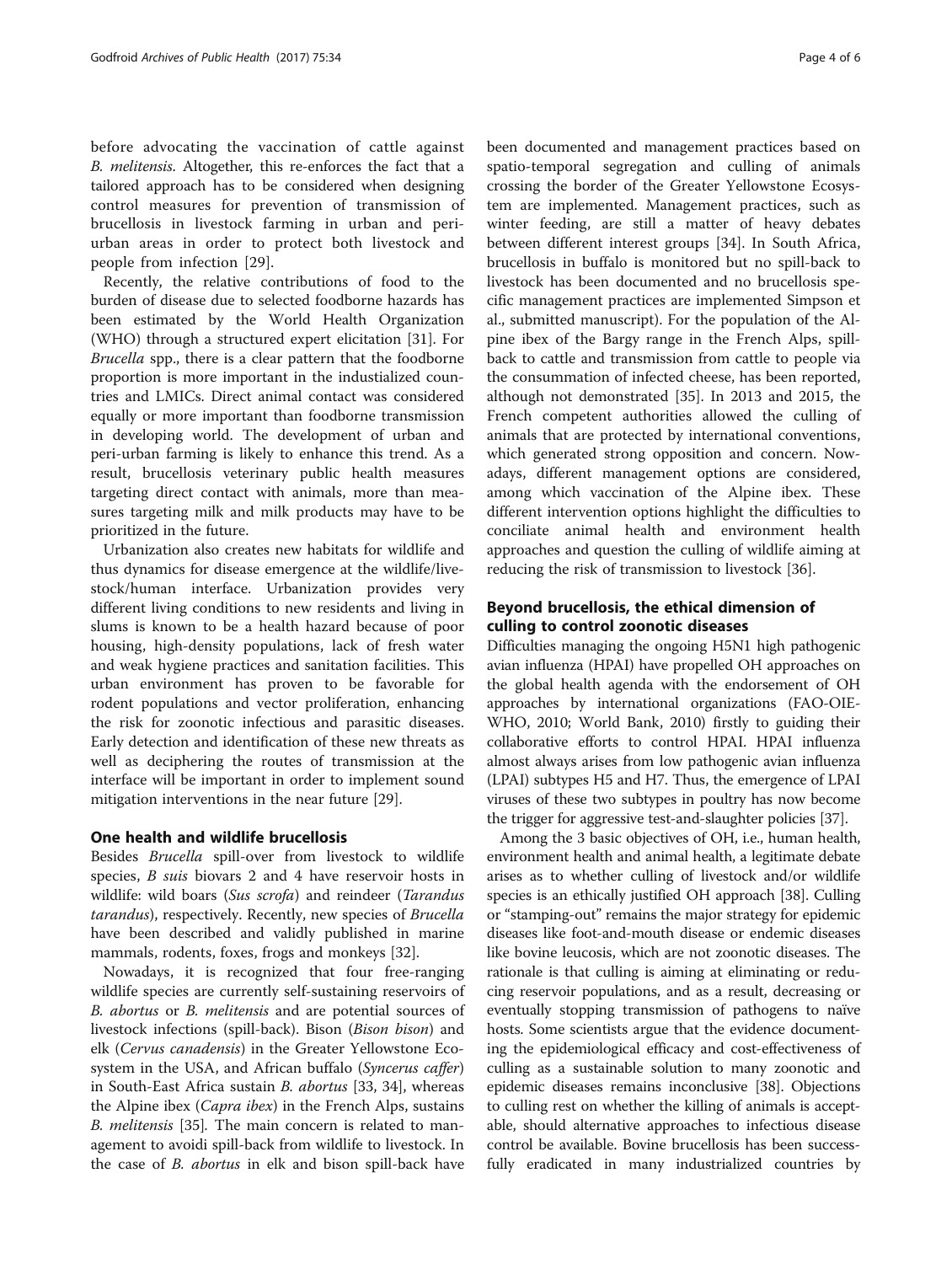<span id="page-4-0"></span>applying a test-and-slaughter policy (after banning vaccination). However, this approach is culturally not acceptable in many LMICs, even if compensation schemes were to be implemented. Indeed, livestock represents much more than monetary compensation, notwithstanding the fact that in countries like India, the slaughtering of cattle is not allowed for religious reasons. Nonetheless, these endemic diseases are to a certain degree controlled in many LMICs, in the absence of culling [2]. Exploring traditional [\[39\]](#page-5-0) and other methods to control diseases such as ethnoveterinary medicine [\[40\]](#page-5-0), combining traditional knowledge with new technologies like meteorological and ecological information to predict and prevent disease outbreaks [\[41](#page-5-0)], is ethically and scientifically justified.

### Concluding remarks

The most important contribution of OH is empirically to demonstrate the interdependence of humans, ecosystems and animals in both sickness and health. However, even if we consider animals as morally valuable, we consider them as less valuable than humans, and therefore it is justified to subjecting them to culling for the potential future benefit of future generations of both humans and animals. Conversely, if we conclude that culling is not ethically justified, then even if we prevent animal suffering, culling would remain unacceptable. OH potentially constitutes a paradigm shift in our worldview, compelling us to revisit our perception of the moral status of animals, plants and ecosystems.

The University of Tromsø - the Arctic University of Norway is offering to PhD students the BIO-8603 course on "Philosophy of Science and Ethics". Within this course, I am giving teaching hours on "Environmental Ethics". In my teaching, I am referring to Arne Dekke Eide Næss (1912-2009), a Norwegian philosopher who coined the term "deep ecology" in 1973. He distinguished between what he called deep and shallow ecological thinking. In contrast to the prevailing utilitarian pragmatism of western businesses and governments, he advocated that a true understanding of nature would give rise to a point of view that appreciates the value of biological diversity, understanding that each living thing is dependent on the existence of other creatures in the complex web of interrelationships that is the natural world. Plants and animals are internally related. Manipulating them can have unintended and often unwelcome consequences. Homo sapiens is but one evolved species among myriads of others with no claim to special privilege. Isn't this an OH approach from the ecological perspective? In this respect, a recent publication measured interdisciplinarity in OH studies construct in dynamic pathogen transmission models, in the published scientific literature. Publications clustered into three communities: ecologists, veterinarians, and a third on used by population biologists, mathematicians, epidemiologists, and experts in human health. Fortunately, the overlap between these communities increases overtime but some segregation, particularly at the veterinary/ ecological research interface, remains [\[42](#page-5-0)].

Core transdisciplinary competencies like values and ethics are critically important for guiding OH curriculum development and continuing professional education, as they describe the knowledge, skills, and attitudes required to be effective. Transdisciplinary research is currently poorly financed. A conceptual framework needs to be developed in such research activities from inception to knowledge translation. It should be re-emphasized that transdisciplinary competencies should be developed besides discipline-specific areas of expertise, not to replace them. This is why the understanding of the biology of infectious diseases is and will always remain a pre-requisite for any sound OH approach [[30](#page-5-0)].

#### Acknowledgements

The author wants to thank Prof. Brian Perry for the critical reading of the manuscript and to acknowledge those who are dedicated to fight brucellosis at the wildlife/livestock/human interface worldwide.

#### Funding

UiT - the Arctic University of Norway Open Access Publication Fund.

#### Availability of data and materials

Not applicable.

#### Authors' contributions

Not applicable.

#### Competing interests

The author has no competing interests in the manuscript.

#### Consent for publication

Not applicable.

#### Ethics approval and consent to participate Not applicable.

Publisher's Note

Springer Nature remains neutral with regard to jurisdictional claims in published maps and institutional affiliations.

Received: 2 April 2017 Accepted: 12 June 2017 Published online: 11 September 2017

#### References

- 1. World Bank. People, Pathogens and Our Planet. Volume 1: Towards a One Health Approach for Controlling Zoonotic Diseases. 2010. [http://](http://siteresources.worldbank.org/INTARD/Resources/PPP_Web.pdf) [siteresources.worldbank.org/INTARD/Resources/PPP\\_Web.pdf.](http://siteresources.worldbank.org/INTARD/Resources/PPP_Web.pdf) Accessed 7 June 2017.
- 2. Godfroid J, Al Dahouk S, Pappas G, Roth F, Matope G, Muma J, et al. A one health surveillance and control of brucellosis in developing countries: moving away from improvisation. Comp Immunol Microbiol Infect Dis. 2013;36:241–8.
- 3. Godfroid J, Cloeckaert A, Liautard JP, Kohler S, Fretin D, Walravens K, et al. From the discovery of the Malta fever′s agent to the discovery of a marine mammal reservoir, brucellosis has continuously been a re-emerging zoonosis. Vet Res. 2005;36:313–26.
- 4. Capps B, Bailey MM, Bickford D, Coker R, Lederman Z, Lover A, et al. Introducing one health to the ethical debate about Zoonotic diseases in Southeast Asia. Bioethics. 2015;29:588–96.